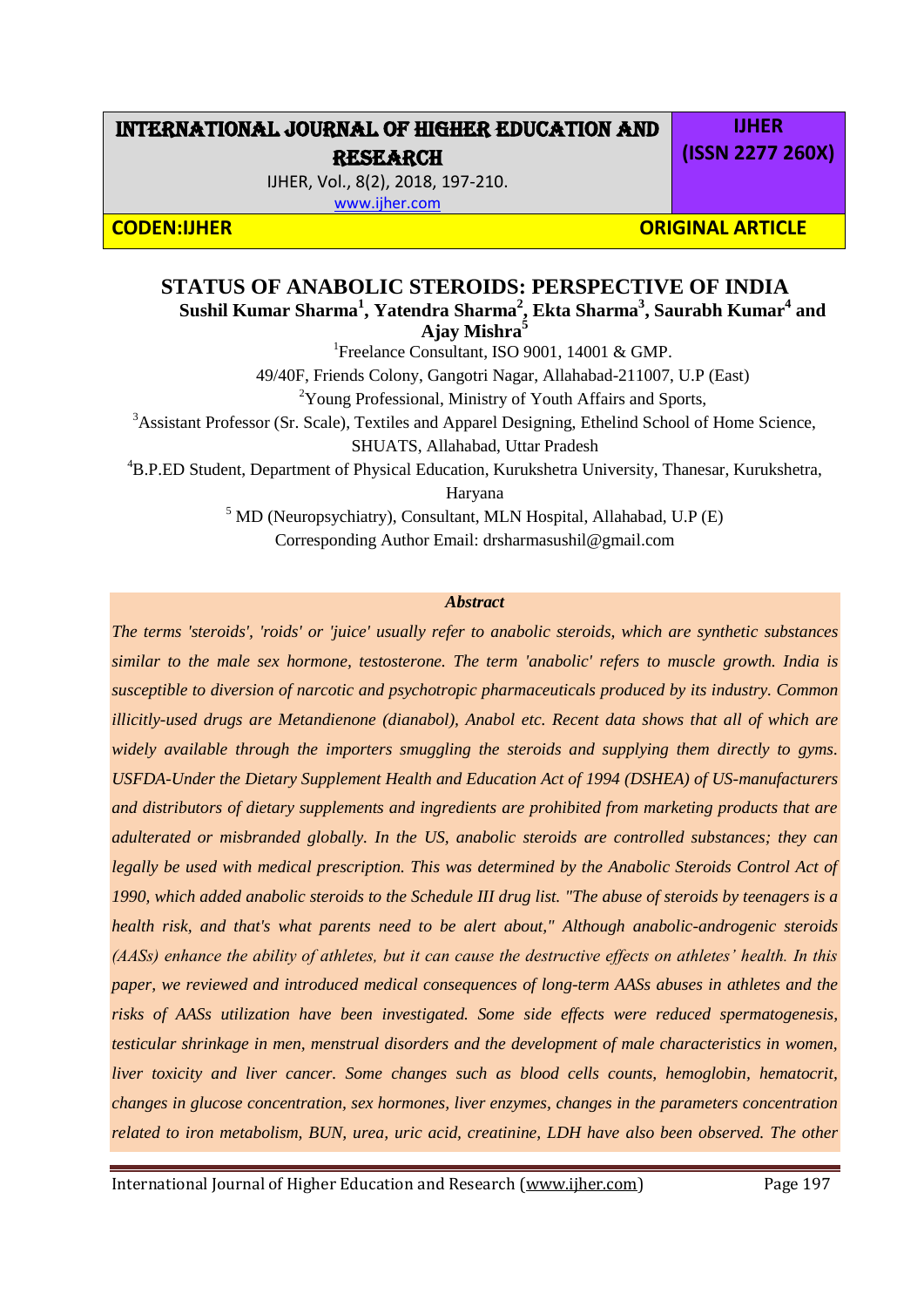*changes were blood clots, fluid retention, high blood pressure, cardiovascular diseases, changes in lipid profiles, liver toxicity, jaundice, nausea, vomiting, oily hair, persistent bad breath, problem with sleeping, severe acne, feet swelling, trembling, shrinking of the testicles, reduced sperm count and sexual functioning, infertility.*

*Keyword: Blood pressure, blood clots, cardiovascular disease.* 

## **Introduction:**

In the absence of national surveys there is little data available on the use of Anabolic Steroids. The broad objective of the article thus was to make an expert assessment on critical issues that concern the illegal use of pharmaceuticals/Steroids. Specifically, the first objective was to assess the nature and extent of pharmaceutical use and identify the pharmaceuticals that are generally used. The second objective was to assess the prevalent legal and regulatory regimes and the organizational, regulatory and enforcement capacities. The third objective was to identify the manner in which pharmaceuticals are sourced illegally or domestically and externally through either smuggling or trafficking. The anabolic–androgenic steroids (AASs) are a family of hormones that contain the innate male hormone, testosterone, and a group of synthetic testosterone derivatives. These medicines are widely misused by men and rarely women to increase muscle content and body fat lose. Previous to about 1980, abuse of AAS was limited to a great extent to elite competitive athletes, but AAS abuse has broken out of the athletic association and into the general people. Some AAS users have no particular athletic intakes at all, but simply like to be bigger and more muscular. Some people such as "muscle dysmorphia" become manifest more amenable to abuse AAS. Muscularity of male is more forcefully emphasized and compensated in industrialized Western cultures compare to in Asia, and this difference likely describes the distribution of geographic of AAS abuse [1]. Surprisingly, Middle East and South America are the regions with the highest rate of AAS use but perhaps can be made clear because most studies in these regions based on self-reports from athletes and recreational athletes among whom AAS use have been diagnosed to be extremely widespread [2,3]. In Europe, North America, and Oceania possess higher rates of AAS use compare to Africa and Asia. Perhaps due to the confirmation on "muscularity" as a "masculinity definition" in Western cultures.

Given that these supplements are sometimes associated both advantages and side effects, this study was conducted for the purpose of evaluating the possible effects and medical consequences of long-term AASs abuses in athletes [1]. Studies found that AAS use was most common

International Journal of Higher Education and Research [\(www.ijher.com\)](http://www.ijher.com/) Page 198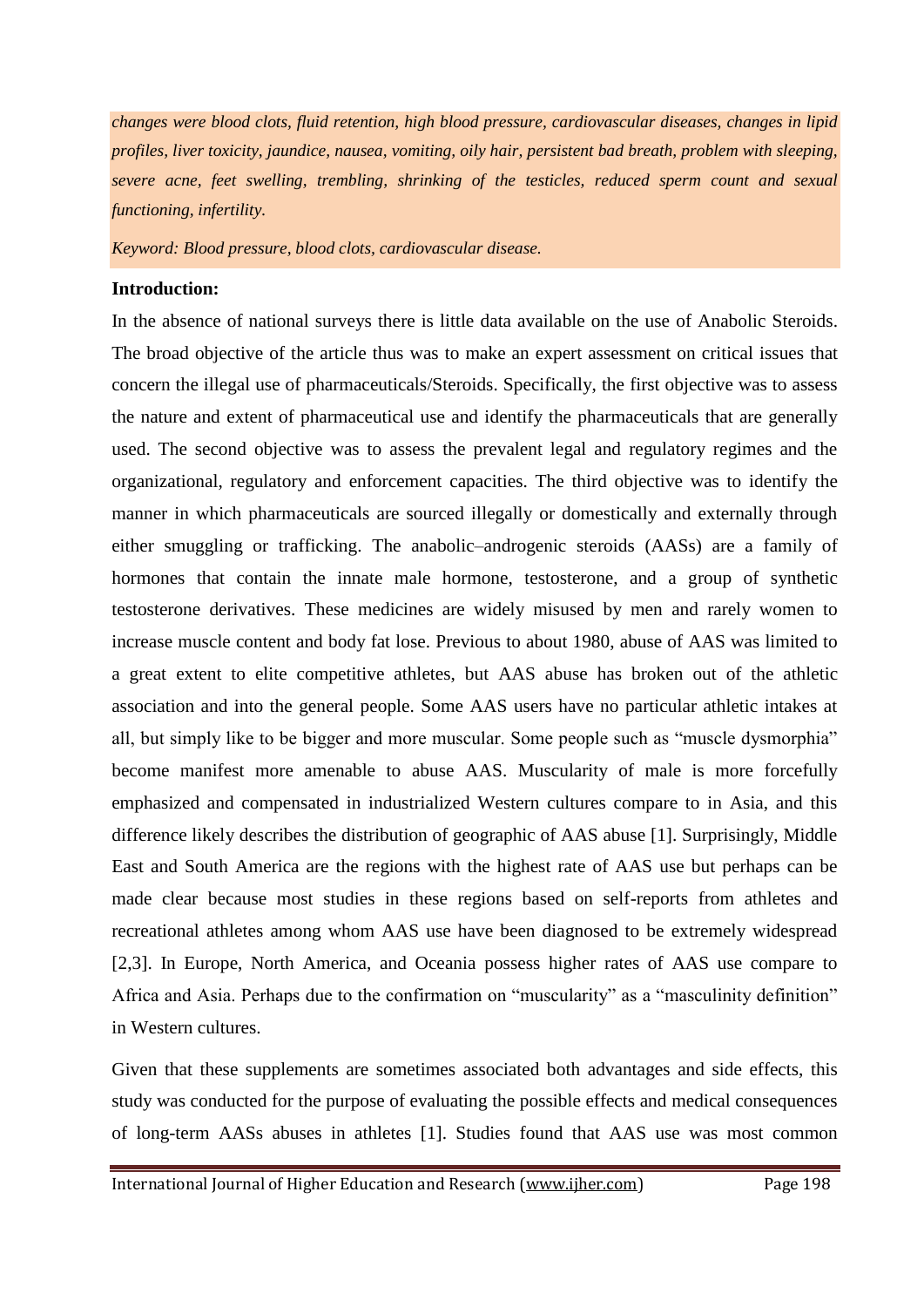between recreational sports people, athletes, prisoners and arrestees, high school students, drug users and non-athletic and was stable with accessible evidence [8-10]. This result was also consistent with evidence suggesting that the odds of AAS use increases by about 91% with participation in at least one sport Unfortunately, ASS effects on genes and consecutive gene expression are imperfectly understood. Currently, human myostatin has been cloned and is identified to have a negative regulator effect of muscle growth. It was speculated that AAS might operate by influencing myostatin concentration. As well as, all tissues are susceptible to androgen function. No tissues are deprived of androgen receptors, and all androgen receptors distributed all over the body bear similar binding affinity for a special steroid. Studies have not indicated marked discrepancy among AAS in receptor-binding affinity. Juvenile are more delicate to androgen function of AAS for containing a great number of cytosol androgen receptors. Likewise together with the biologically active unbound fraction of testosterone in blood flow, androgen receptor sites are formerly saturated in striated muscles.

#### **Mood disorders:**

AAS bring some significant short-term medical effects, however during the long term may bring suppression of function hypothalamic–pituitary–gonadal pathway. Several psychiatric effects of AAS are mood disorders. These are idiosyncratic, affecting a minority of AAS users, but are often severe. Individuals displaying AAS abuse or dependence may also present other forms of substance dependence [1]. For instance, both humans and animals display a proven AAS withdrawal syndrome due to neuroendocrine and cortical neurotransmitter systems. AAS affiliation may exclusively bring in opioidergic mechanisms. Dependence to AAS is a reliable diagnostic essence, and presumably a great public health difficulty. Dependence to AAS may contribute brain mechanisms by other forms of material dependence, principally dependence to opioid. So, detrimental psychiatric and medical effects of long AAS dependence would presumably not upraise till age 30 or later. Various reports have proposed that dependence to AAS might contribute aspects by opioid dependence in humans. Relation between AAS and opioids would show stable by a few human studies .As a result, why do about 30% of AAS consumers improve from more benignant accidental AAS utilization compare to more chronic and malignant AAS dependence, while 70% do not? Unfortunately, common information of human AAS dependence remains confined actually, probably more restricted compare to any other main form of substance dependence.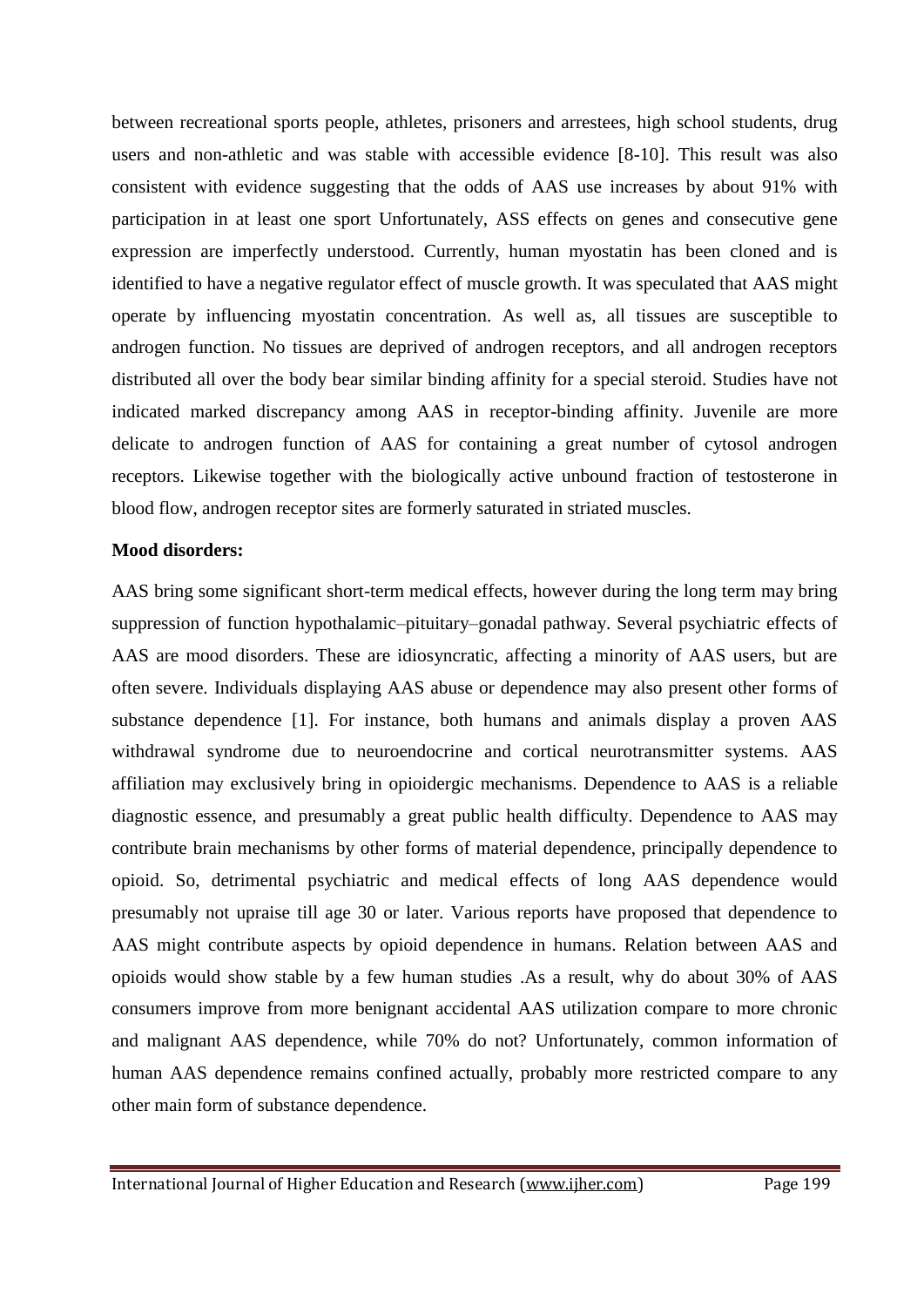Some hypotheses are suitable for consideration. Firstly, AAS dependence progression might be accelerate via body image disorders such as "muscle dysmorphia" or "reverse anorexia nervosa, "determined not to seem enough muscular. Muscle dysmorphia persons may expand a maladaptive schema of chronic AAS consumption because they often are increasingly discontented with their muscularity despite becoming bigger on AAS [16-27]. Secondary probable hypothesis is that persons with AAS dependence progress are more biologically sensitive to the dysmorphic effects of AAS withdrawal. Thirty is proposed by the obvious overlap of AAS dependence with other forms of material dependence and with manner disorder. Persons with plenty other forms of substance dependence show a cluster of cognitive properties that might be summarized at "risk-taking/decision-making deficits; enhanced impulsivity; and deductions in decision-making such as on gambling tasks performance and other grade of risktaking. These deficiencies are also related to antisocial or "psychopathic" behaviours, such as conduct disorder [15,28-42]. Studies based on AAS effects in male rats proposed that androgens might cause the brain reward systems sensitivity. Treatment by means of amphetamine-type stimulants previous to and after the androgen administration displays that the AAS may raise brain sensitivity due to an amphetamine induced reward effect.

#### **Cardiac side effects**

It was proven that having a suitable AAS utilization and diet can enhance in body weight, especially thin body mass and muscle strength gains attained by high severity practice. These effects can be further potentiated, the utilization of supraphysiological amount, but there are no scientific evidences to help their amelioration in the aspect of aerobic power. With respect to side effects of AAS utilization, disorders in cardiovascular system always determined by the nontherapeutic and misapplication of AAS. In addition, it is found an enhancement in left ventricular muscle content, hypertrophy of concentric myocardial, disorder of left ventricular diastolic function, hypertension related to arterial, prothrombotic effects, changes in the cholesterol levels concentration, such as reduction in concentration of HDL cholesterol, myocardial infarctions in pertaining to endothelial dysfunction, vasospasms or thrombosis and maybe unexpected cardiac death. Interestingly, healthy young athletes abusing AAS may display high levels of low-density lipoprotein and low levels of highdensity lipoprotein. However, information are contradictory, AASs utilization have also been connected with high systolic and diastolic blood pressure and with left ventricular hypertrophy that may insist after AAS suspension. Totally, in small case studies, AAS abuse has been related to acute myocardial infarction and fatal ventricular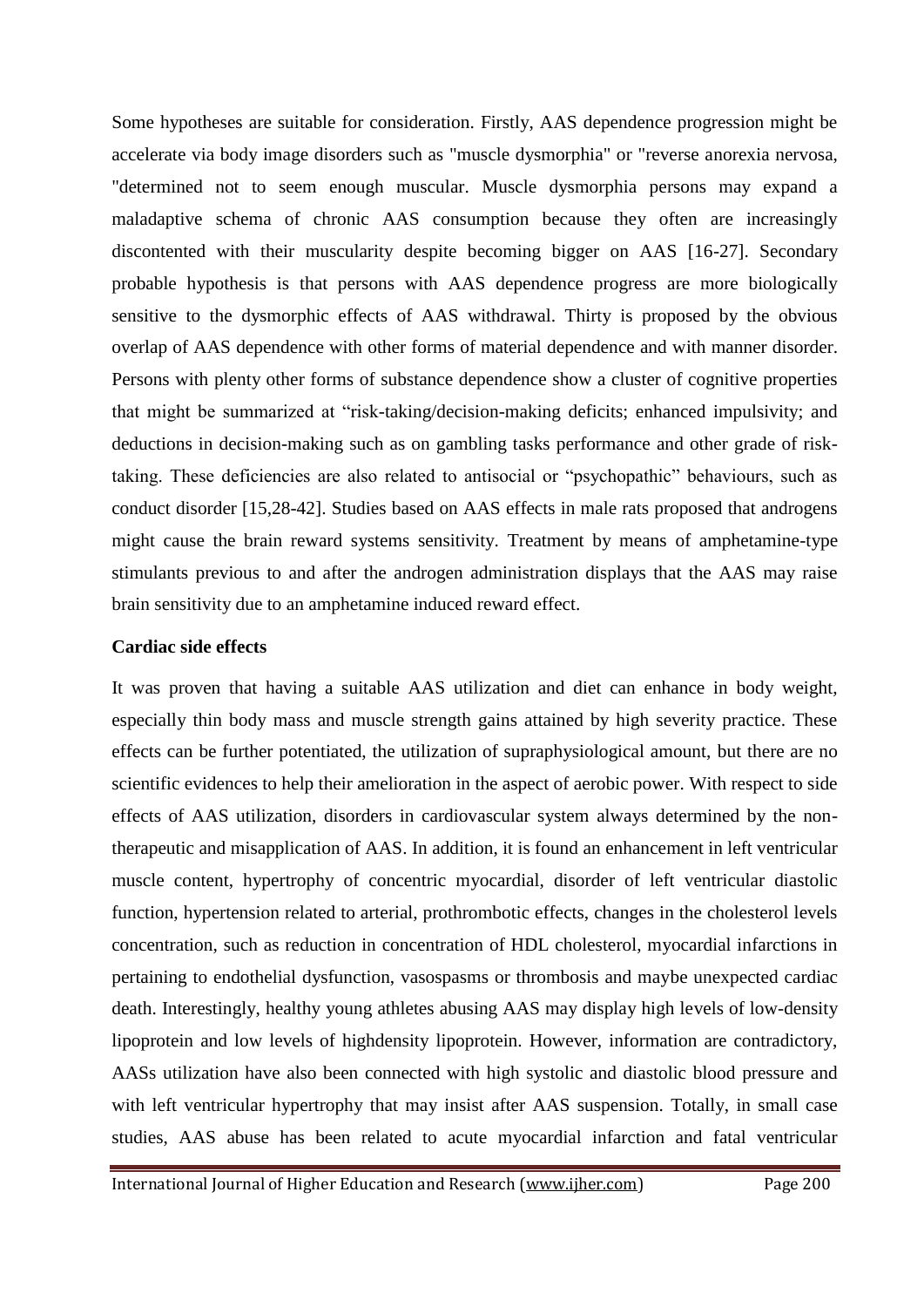arrhythmias. As a result, assessment of these detrimental effects may ameliorate the awareness of athletes and enhance attention when considering young athletes with cardiovascular abnormalities.

## **Periodontitis**

AAS users possess remarkably higher outbreak of drastic periodontitis. AS well as, AAS users possess greater gingival inflammation and clinical attachment loss of  $\geq 3$  mm compare to nonusers. AAS use may enhance the risk for severe periodontitis and can causes a subgingival selection of some Candida species. Candida dubliniensis and Candida albicans as periodontopathogens seem to be negatively affected by AAS users. Perhaps, the higher risk for disease promotion in AAS users due to being higher proportions of Candida species, Actinobacillus actinomycetemcomitans, Porphyromonas gingivalis, and Porphyromonas intermedia. Unfortunately, information related to the effect of AAS consumption on subgingival periodontopathogens microbiota and disease progression is rare. Higher ratios of specific periodontopathogens are acceptable in AAS users. AAS users possess a higher spread of gingival inflammation, drastic periodontitis, and clinical attachment loss. Men who receiving AAS are at main hazard of periodontitis infection related to particular periodontopathogen. Totally AAS nonusers display a lower incidence of the three main periodontopathogens such as A. actinomycetemcomitans, P. intermedia, and P. gingivalis and Candida species. AAS consumption enhances severe periodontitis risk and gave rise to select specific subgingival Candida species. Some Candida species such as C. albicans and C. dubliniensis were remarkably more widespread in AAS nonusers and C. guilliermondii and C. parapsilosis were common in AAS users. It shows to be widely well accepted that male and female sex hormones can possess an impact on oral tissues, and there is document proposing that sex hormones may stimulate periodontal inflammation by means of modifying the microvascular component of the periodontium. So, the effect of sex steroids on progression of periodontal disease, inflammation, and microbiota combination is arguable yet.

#### **Gonadal side effects**

The misapplication of AAS is related to a sustained detention of LH and FSH for several months, even one year. The detention associate importantly, with the 19- norandrosterone (19-NA) metabolite of nandrolone in urine in individuals without co-misusage of narcotics. It was reported in healthy candidates, LH stayed overwhelm overhead of 6 weeks after a dose of 500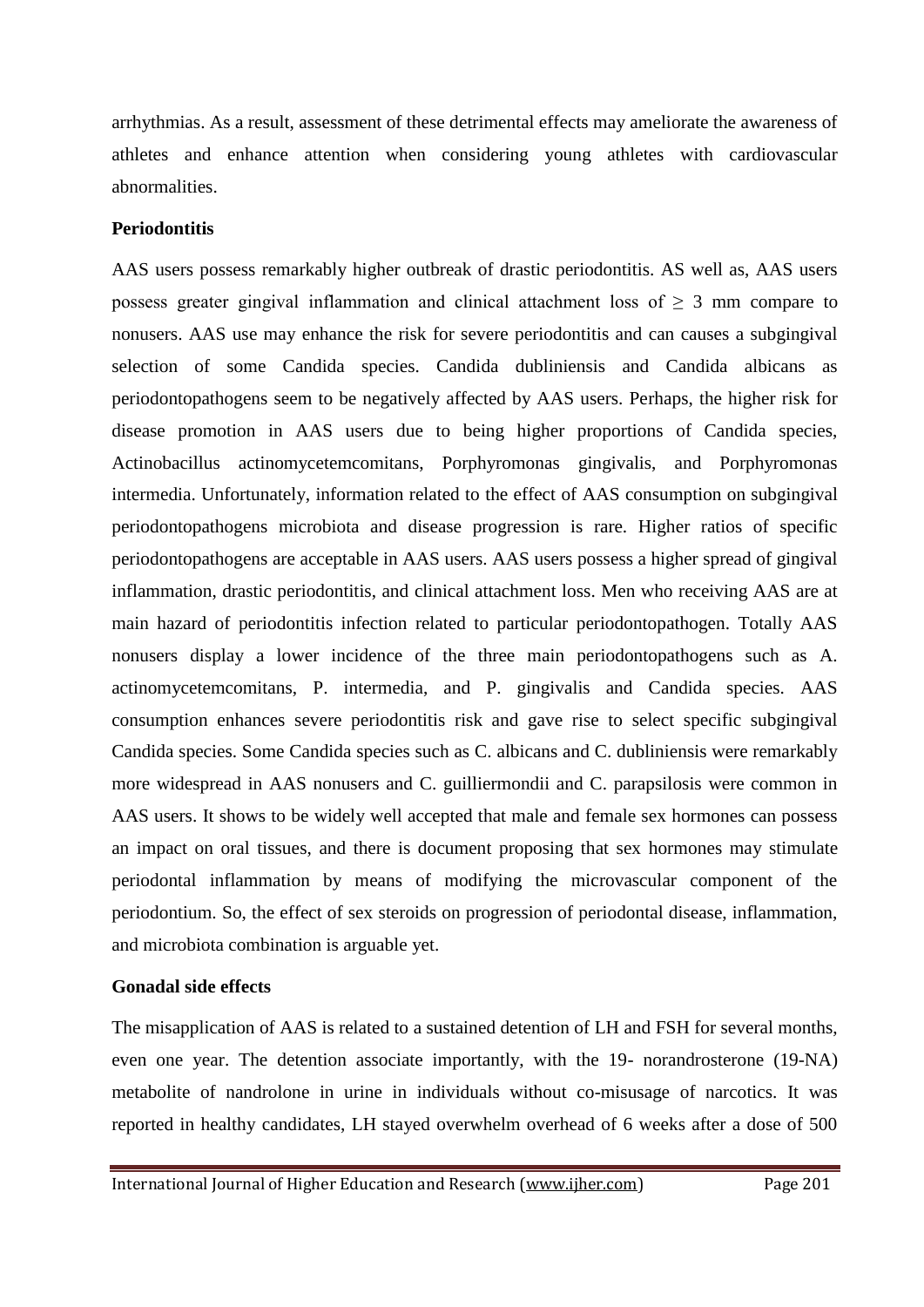mg consumption and maybe tranquillize under lower range of reference limited area for individuals. It is found that AAS has a more significant endocrine effect on the hypothalamicpituitary-adrenal pathway compare to formerly investigate [56]. Among long-term AAS misusers, AASwithdrawal hypogonadism becomes to be prevalent, often prolonged, and related to substantial malady. AAS-induced hypogonadism mechanisms are incompletely recognized. It seems presumably that various several mechanisms may be operative in different subsets of persons. Some persons display incomplete gonadotrope function recovery and possess hypogonadotropic hypogonadism. Several information have qualified prosperous recovery of HPT function in AAS users subsequent using of gonadotropin releasing hormone agonists, for example triptorelin, selective estrogen receptor modulators such as clomiphene citrate or agents mimicking pituitary LH and FSH, for example human chorionic gonadotropin or human menopausal gonadotropin. However, such strategies are not always successful. Specially, some patients may reacted to clomiphene, however in spite of increased LH and FSH levels, do not normalize testosterone amounts, indicating possibly irreversible detriment to Leydig cells. Interestingly, still another subset emerges to display continued detriment of sexual tendency and erectile impairment even when levels of normal testosterone are repaired. These cases may possibly demonstrate end organ resistance-reflecting a very likely irreversible down-regulation of androgen receptors or androgen receptor signaling mechanisms. Due to the negative feedback in the regulation of the hypothalamic-pituitary-gonadal path, in AASs user men motivate reversible suppression of testicular atrophy, spermatogenesis, infertility, and erectile disorders. Spermatogenesis could not meliorate after AASs misapplication; a pre-existing fertility disorder may have resurfaced. In women, AASs may interrupt ovarian function. Chronic intense physical activity leads to menstrual irregularities and, in severe cases, to the female athletes' triad (such as low energy intake, menstrual disturbance and low bone mass), making it difficult to abandon sports effects and AASs. Acne, hirsutism and deepening of the tone are major outcomes of AASs misapplication. There is no proof that AASs can cause carcinoma of breast.

The effect and time profile of different doses of testosterone enanthate on the blood lipid profile and gonadotropins indicate that testosterone has a more profound endocrine effect on the hypothalamic-pituitary-gonadal path compare to be formerly concept. There was no change in 25-hydroxyvitamin D3 levels after testosterone usage compared to baseline levels. The 250 and 500 mg doses enforce reduced concentrations of ApoA1 and HDL, whiles the lowermost dose (125 mg) did not possess any effect on the lipid index. The single doses of testosterone exhibit a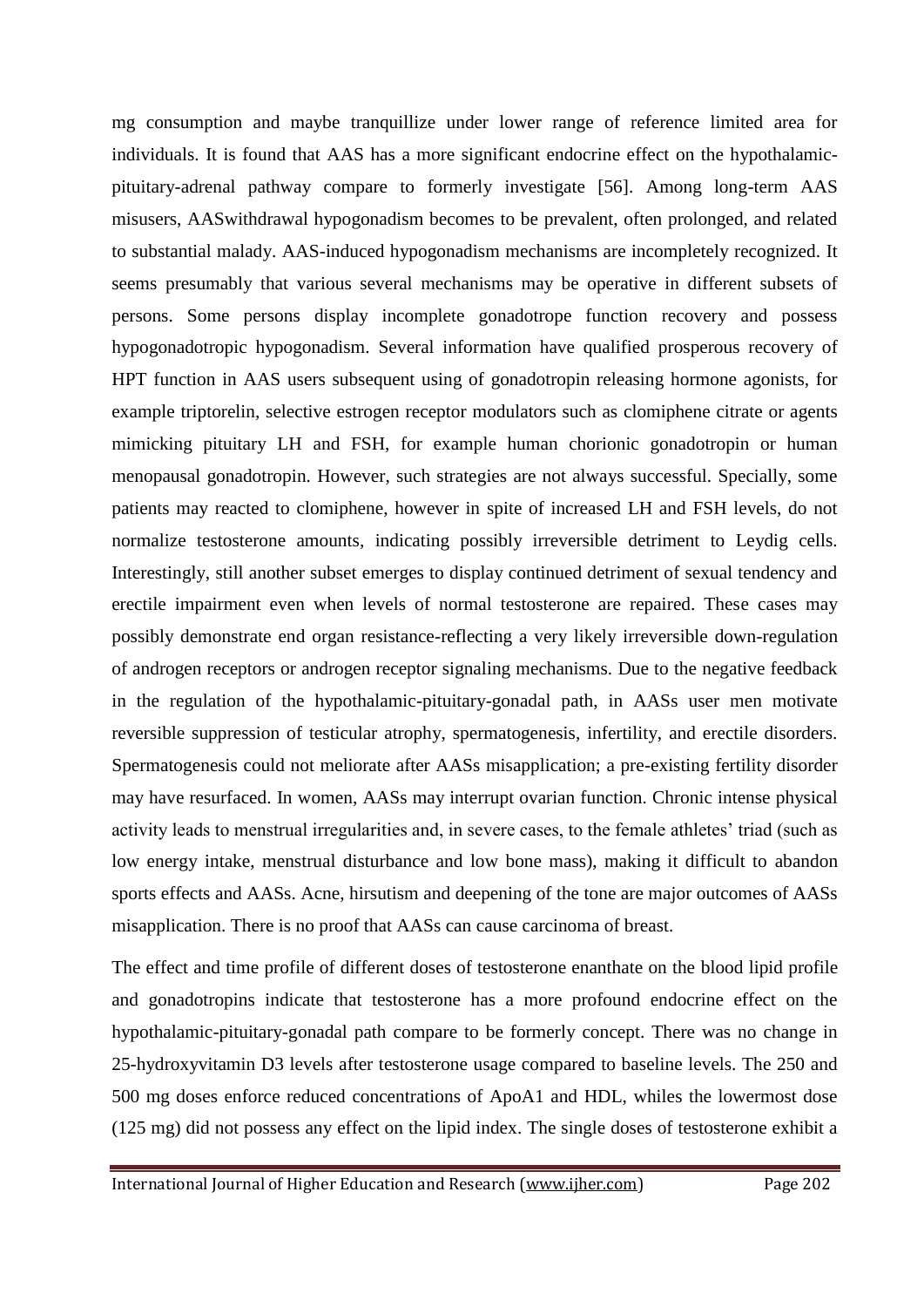dose-dependent enhancement in serum testosterone levels together with detention of s-LH and s-FSH. Changes in ApoA1 and HDL levels have been seen after consumption of the two highest single doses. AAS is generally related to transient or persistent impairment on male reproductive action, via several pathways. A further review concerning fertility consequences between male AAS abusers is reported too, containing the classic reportages on transient anabolic steroidinduced hypogonadism (ASIH), and the more current experimental reports on constructional and genetic sperm detriment.

# **Liver toxicity**

Chronically, the utilization of AAS at high dose is related to liver toxicity, sexual disorders. Recreational AAS users show a wide range of liver damages that contain fatty liver and liver neoplasm, hepatotoxicity, elevated liver enzyme levels, and hepatic steatosis. As well as, they exhibit risk factors for liver diseases such as alcohol usage and hepatitis B and C virus infection. It was reported that use of AAS remarkably enhanced hepatic aminotransferases serum concentrations, albeit measurements stayed within normal range. As a result, high-dose AAS consumption gave mild impairment in liver function. However, AAS do not cause irreversible detriment to liver function. According to former reports indicate that AAS utilization motivate hepatic dysfunction are based on high serum aminotransferase concentrations. Cholestatic jaundice is due to utilization of  $17\alpha$  alkylated AAS, not to structurally distinct steroids. By contrast, peliosis hepatitis or dilated hepatic venous sinuses is not associated to C17-alkylating, however determining with administration of testosterone.

It was proven that AAS is as a risk factor for hepatocellular carcinoma altogether with viral hepatitis, alcohol consumption and several genetic factors. The utilization of 17α-alkylated AAS has also been attributed to cause diffuse hyperplasia, benign hepatic neoplasias, focal nodular hyperplasia and nodular regenerative hyperplasia. On the other words, a rare androgen-specific form of a hepatic tumors can be identified in man that emerges to operate more like a benign hepatocellular adenoma. These androgen-associated tumors possess an affiliation to return after androgen remedy has stopped. Hepatocellular carcinoma is related to long-term AAS treatment. On the other words, the malignant character of AAS-induced hepatocellular carcinoma is suspicious whereas reversion happens in the majority of cases after AAS utilization withdrawal. AAS have also been related to soft tissue sarcomas expansion. So long as obvious persuasive document of AAS mutagenicity is still lacking, they do at least have tumor growth-promoting activity.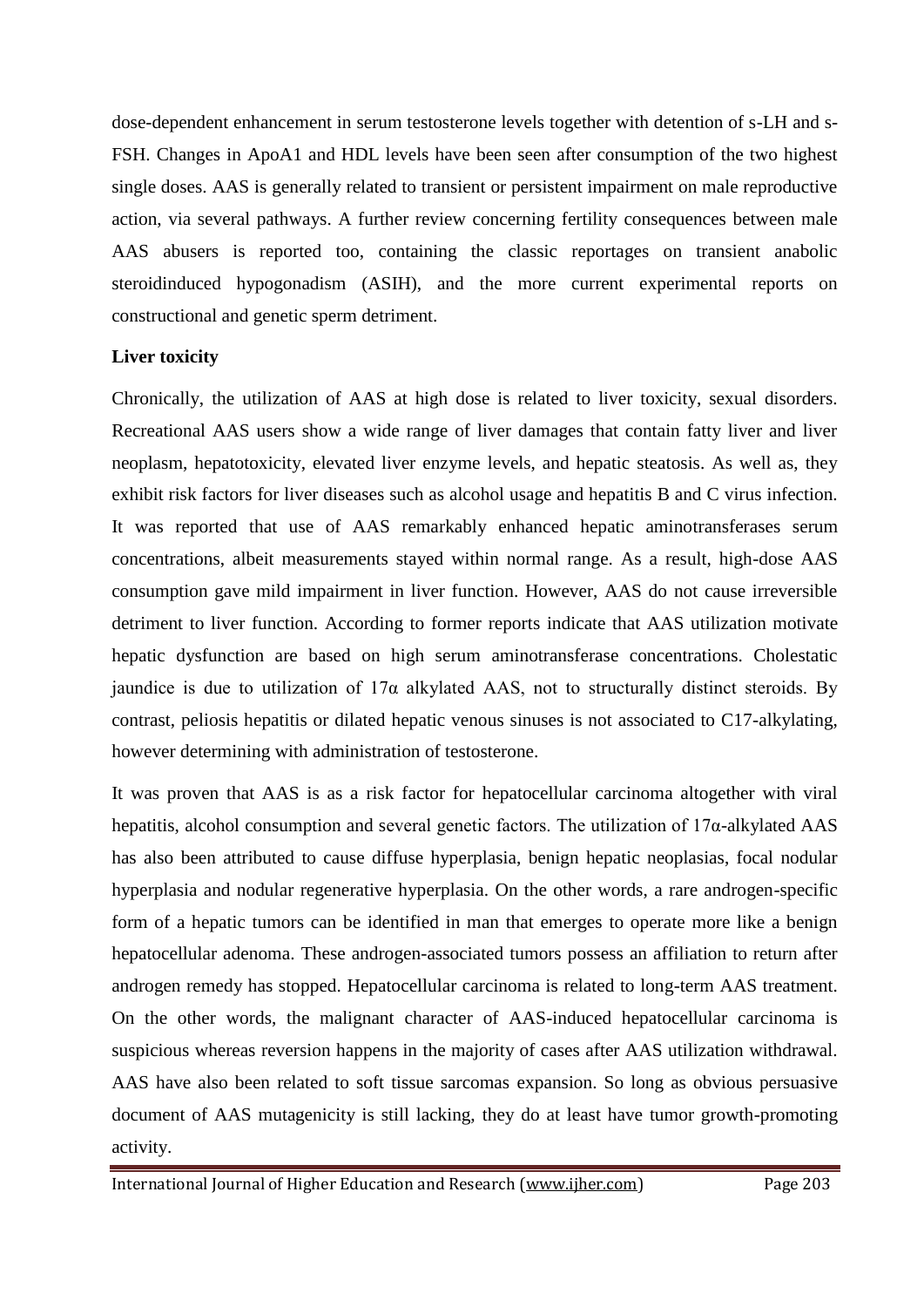#### **Biochemical and hematological parameters**

Some studies were proven the relationship among dietary supplement and biochemical and hematological parameters was significant and some of these parameters including creatinine, blood aspartate aminotransferase (AST), alanine aminotransferase (ALT), and red blood cell distribution (RDW) have a significant role than others. Even in a multivariate regression model, it is found that WBC, platelets, blood urea nitrogen (BUN), creatinine, AST, and ALT were higher in athletes compare to in controls [70]. Also bile acid nephropathy is an entity that may be observed in severe cholestatic liver disease patients. It is occurred a kind of acute kidney injury (AKI) due to bile acid nephropathy in a bodybuilder who developed severe cholestatic liver disease during anabolic androgenic steroid use. It is demonstrated AAS users present a decrease in HDL cholesterol concentration, enhanced inflammatory markers, and oxidative stress. Also, it has been reported that fortified document related to AAS use with blood pressure at hypertensive levels. Both epidemiological and autopsy studies testify the connection among AAS use and early mortality. Another effect observed in AAS abusers was the retention of urea, creatinine and uric acid in blood, which are typical values found in individuals with renal dysfunctions. The clinical relevance of these elevated renal biomarkers remains unclear. Urea production is increased when a greater number of amino acids are metabolized in the liver. The high levels of amino acids found in these individuals are associated with the high consumption of proteins and/or dietary supplements. The creatinine levels in combination with weight and age parameters are used to estimate the glomerular filtration rate (GRF). The determination of GFR must be assessed to detect and to evaluate a chronic kidney disease (CKD).

However as high protein diet increases the creatinine levels, and consequently the GFR levels, these individuals should further investigate the possibility of having some renal malfunction. Hematocrit and mean corpuscular hemoglobin concentration (MCHC) levels were statistically higher in abusers compare to in non-users, at 5% of significance (p0.005). Abusers presented higher testosterone levels in relation to non-users with distinct inter-individual variations in abusers. The average levels of total testosterone of the users showed an increase of 20-60% compared to reference values. The measure sodium and potassium in serum did not show any significant differences between both groups. Our results show that the consumption of AAS, DS and drugs of abuse induced hematological alterations, including erythrocytosis. The higher values of red blood counts (erythropoiesis) observed in the abusers group in comparison with the non-users group can be associated with steroids use. Similar findings were reported after the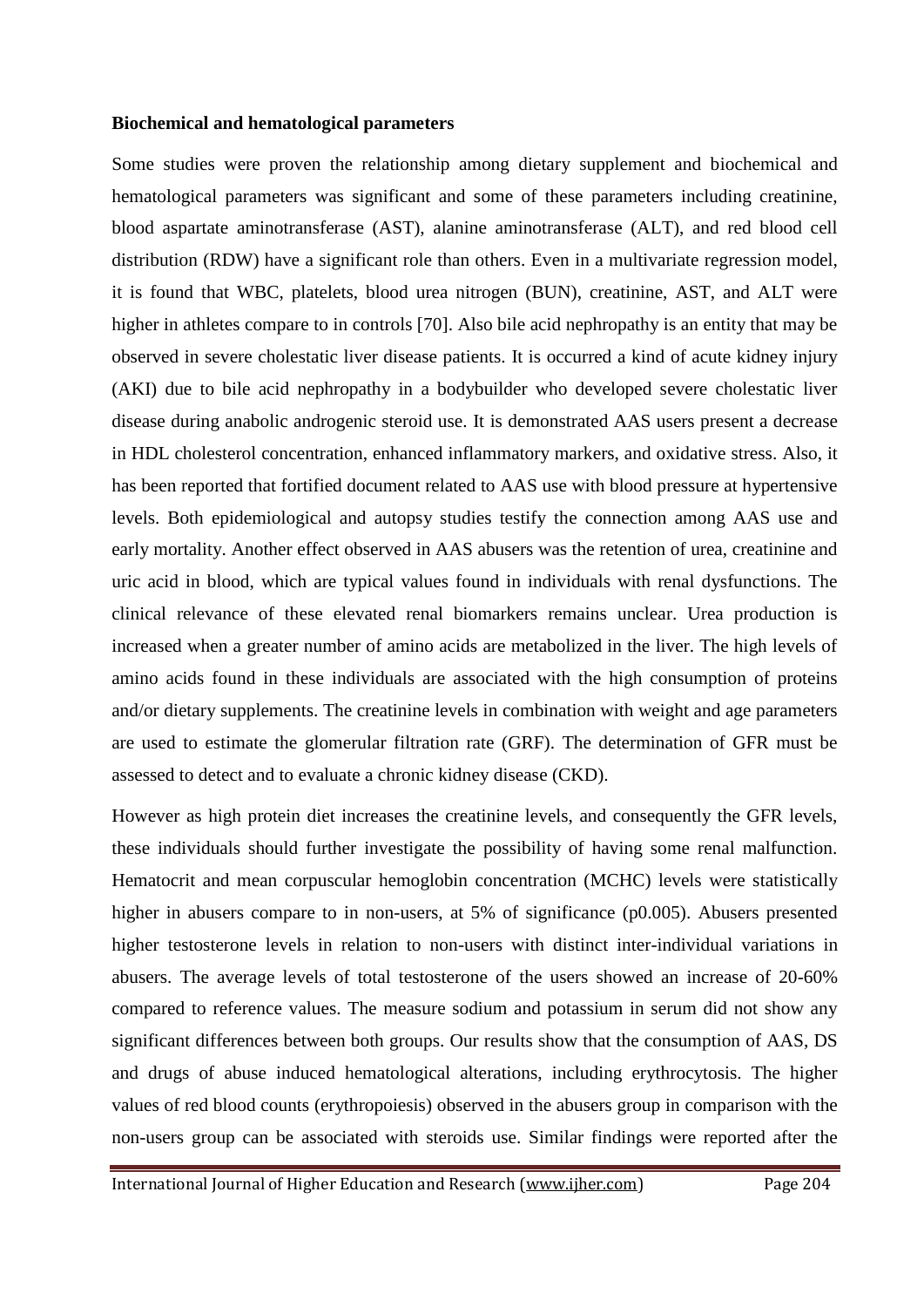administration in rats with 200 mg of testosterone per week with correlated increments in hematocrit levels Another effect observed in AAS abusers was the retention of urea, creatinine and uric acid in blood, reaching values of up to 60.6; 1.9; and 7.5 mg/dL, respectively, which are typical values found in individuals with renal dysfunctions. The clinical relevance of these elevated renal biomarkers remains unclear. Urea production is increased when a greater number of amino acids are metabolized in the liver. The high levels of amino acids found in these individuals are associated with the high consumption of proteins and/or dietary supplements.

#### **Cutaneous microbial**

AAS abuse might enhances the skin lipids and increases the cutaneous microbial propagation. It was attended the potential side effects of AAS on the bacterial normal flora colonization of the bodybuilders` skin. The skin lesions were more frequent in the body builders compare to the controls. The spread of bacteria such as Staphylococcus aureus and Propionibacterium acnes in the athletes were higher compare to non-AAS user athletes. In addition, there was a considerable difference in distribution of P. acnes between the bodybuilders who used AAS and non-user AAS. A higher number of bacterial flora was found in the bodybuilders exclusively those using AAS in comparison to the controls, which might be pertaining to the influence of these AAS on the skin normal flora and bacterial transmission via the direct contact of the naked skin with the exercise devices. Utilizing performance enhancing drugs has dramatically increased among the young athletes to rebuild body mass and strength, increase delivery of oxygen to muscles and treat pain without any concern about their serious side effects. On the other hand, all adverse effects of these drugs are not clearly investigated. The occurrence of the cutaneous striae, oily skin, alopecia and male patter hair loss is commonly reported as a result of AAS abuse in athletes. In addition, the frequency of acnes in AAS users was 40%-54%. The current study reported statistically significant higher skin lesions in AAS abusers compared to the others. Previously, it was indicated that methyl testosterone and its metabolites may enhance the bacterial proliferation and their enzymatic activities. In another study, Kiraly showed that mild acne induced following eight weeks of self-administration of high dose testosterone and anabolic steroids. Kiraly also found that high doses of testosterone and AAS may increase the skin surface lipids which in turn may provide a suitable condition for the growth of P. acnes.

On the other hand, supra-physiologic doses of AAS may or can affect the immune system. Several common AAS alter the immune reaction by adversely influencing lymphocyte differentiation and proliferation, antibody production, natural killer cytotoxic activity and the

International Journal of Higher Education and Research [\(www.ijher.com\)](http://www.ijher.com/) Page 205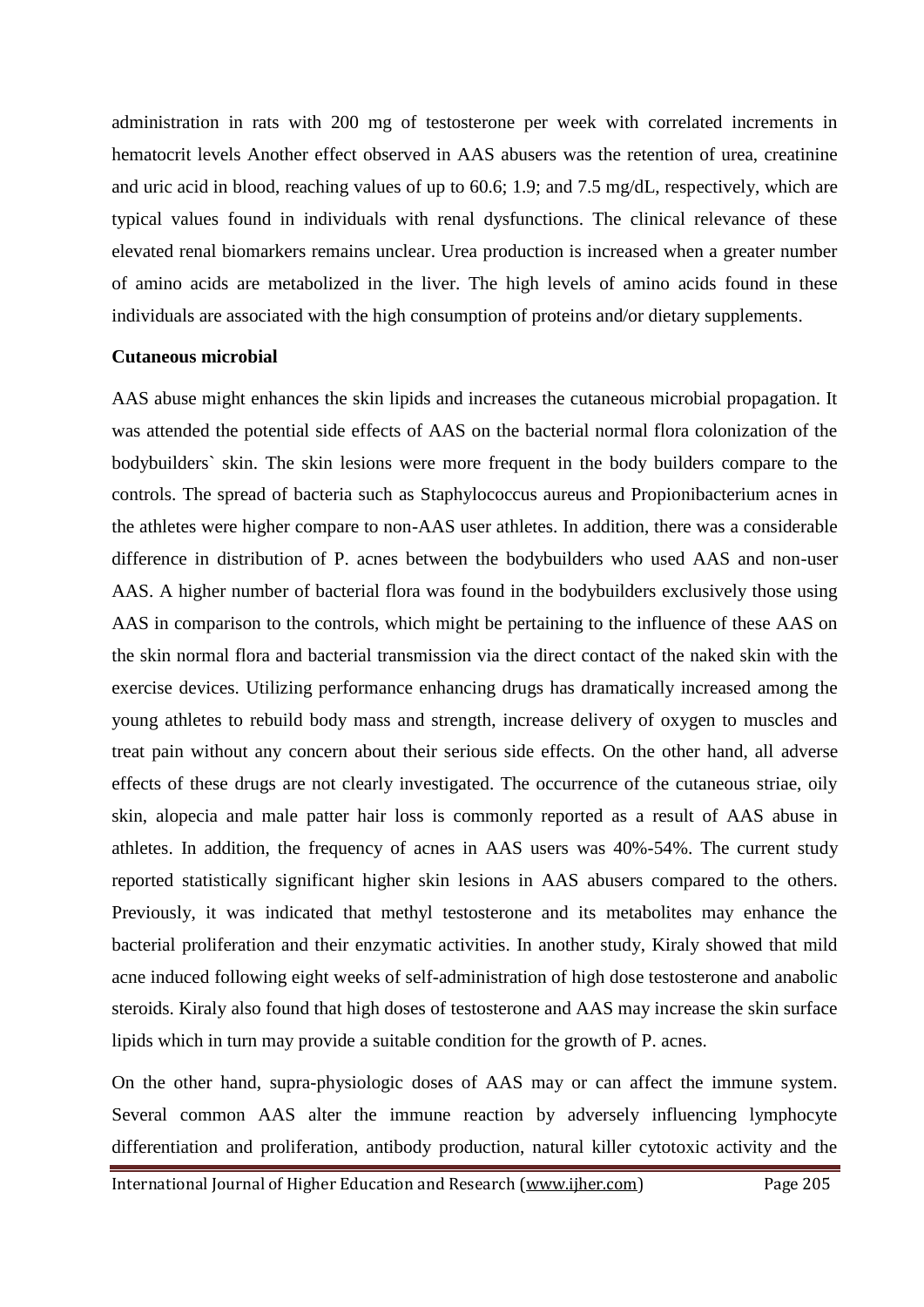production of certain cytokines, and thereby enhancing bacterial proliferation. The higher colonization of S. aureus in the athletes in comparison with the controls may be caused by the bacterial transient skin flora passing through the exposure of bare skin to the exercise instruments. A significant association was previously reported by Singh et al. between high colonization of S. aureus and the possibility of the skin infection. Therefore, as shown previously, the high number of colonies  $(50)$  isolated in about one third of the bodybuilders may predispose them to skin infections.

#### **Atherothrombotic markers**

The utilization of AAS may be related to alter in atherothrombotic markers and function of endothelial cell. AAS users generally possess higher body mass and blood pressure. Platelet count is higher whilst HDL-cholesterol was lower in AAS users contrasted to non-users. Amounts of high sensitive CRP (hs-CRP) were superior in AAS users. Compared with nonusers, flow-mediated dilation is remarkably decreased in AAS users, whiles endotheliumindependent function resembles in both groups. Besides, flowmediated dilation is positively related to HDL-cholesterol levels. AAS users show significant changes in blood lipids in addition to in inflammatory markers, which are becoming with enhanced cardiovascular hazard. Moreover, this profile is accompanied by a decline in the endothelial function.

Weight was substantially greater among AAS users. Systolic blood pressure (SBP) and diastolic blood pressure (DBP) were both increased in AAS users. Hematocrit, hemoglobin, white blood count (WBC) and fibrinogen were not different between the groups. An increased platelet count was found in AAS users as well as an increase in hs-CRP. Stanozolol and nortestosterone (nandrolone) were the most commonly used substances. Flow-mediated dilation (FMD) was significantly reduced in AAS users compared with controls. On the other hand, groups did not differ regarding endothelium-independent vasodilation (EID). There was a significant and positive association between HDL-cholesterol and FMD. AAS-user athletes present reduced endothelial function, as indicated by FMD, compared with non-user athletes. In addition, AAS users also have important changes in atherothrombotic risk markers, such as elevated resting blood pressure, higher platelet count and hs-CRP levels accompanied by lower HDL-cholesterol levels. A relevant issue regarding steroid use/abuse is related to its impact on BP. Even though some studies failed to detect increased BP in AAS users, an elevation of either systolic or diastolic blood pressure has been described. Androgens usually cause sodium.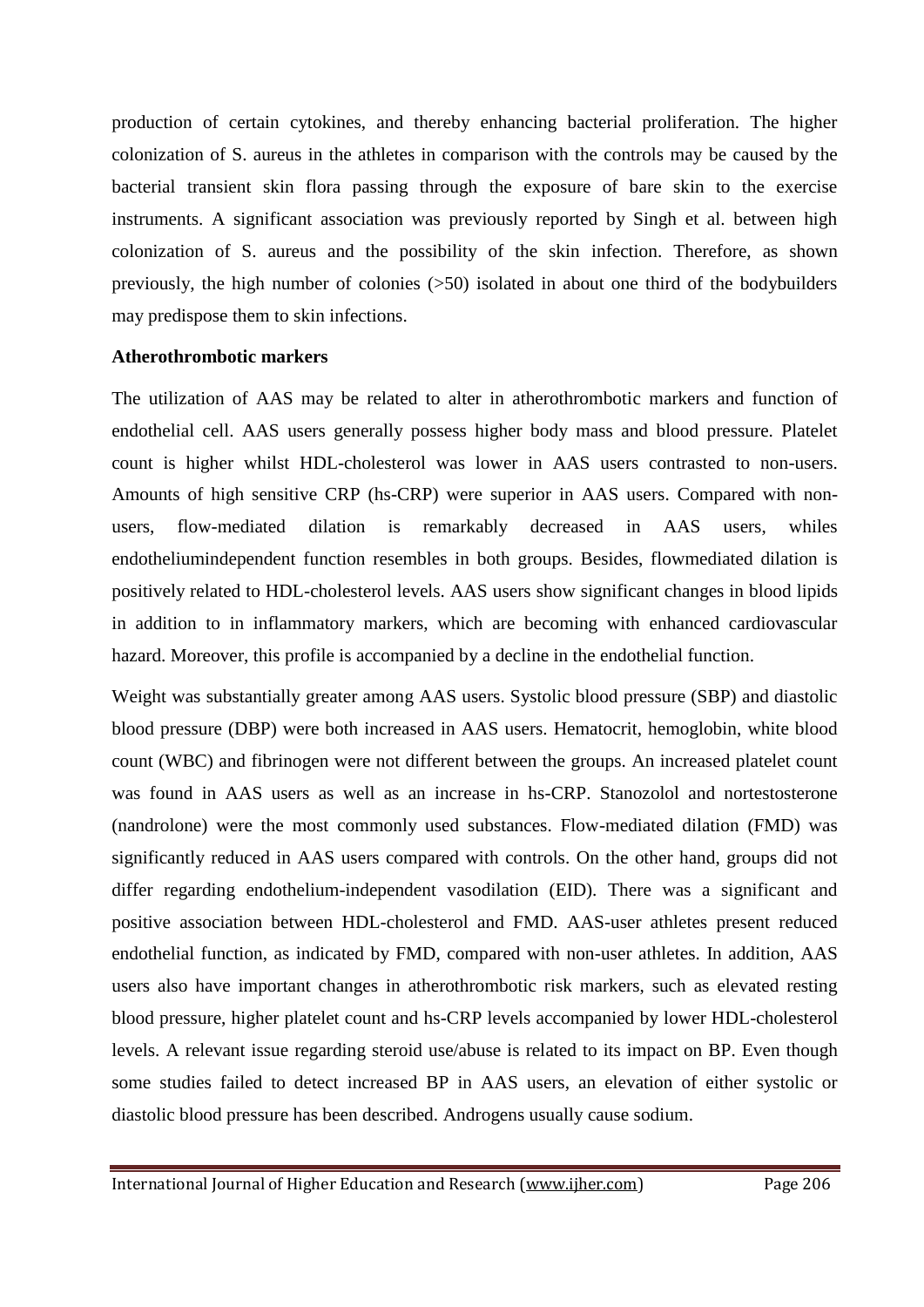#### **Results and Discussion**

The universal lifetime outbreak of AASs abuse is 6.4% for males and 1.6% for women. Many AASs, often take from the internet and suspicious origins, have not undergone appropriate testing and are consumed at extraordinarily high doses and in inconsequent combinations, as well as along with other drugs. Controlled clinical trials survey undesired side effects are missing because ethical limitations exclude exposing candidates to potentially toxic regimens, adumbrating a causal relation among AASs abuse and conceivable consequences. Unfortunately, AAS users seldom seek remedy, but this condition may alternate as the first large wave of illicit AAS users now reaches middle age and becomes the risk age for long-term cardiac, neuroendocrine, and psychiatric disorders from these drugs.

AAS abusers showed remarkably less plasma testosterone levels and higher frequencies of symptoms indicative of hypogonadism compare to healthy control group years subsequently AAS cessation. The key findings of this study were that AAS abusers represented notably lower free testosterone and plasma total, smaller testicular measurements, and featured a higher proportion of participants with depressive indications, fatigue, erectile dysfunction and reduced lipid profile compare to the control group more than two years after AAS cessation. These outcomes demonstrate that a remarkable proportion of AAS abusers displayed AAS-induced hypogonadism such as biochemical and functional hypogonadism, years afterward AAS cessation. With respect to side effects of AAS usage, disorders in cardiovascular system, reproductive system, liver, pathological effects, endocrine dysfunction, and psychological aspects and behavioural changes, changes in the cholesterol levels, myocardial infarctions related to endothelial disorders, vasospasms or thrombosis and maybe also unexpected cardiac death have been observed in AAS user athletes. It has been proven periodontal microbiological differences among systemically healthy non-smoker males obtaining AASs and non-AAS users and there were relationships among disease severity and use of AAS. It was established a repeated coabuse of AAS and narcotics between youth taken into detention in order to criminal activity.

AAS are pertaining to offensive behaviours in men; however the underlying individuality traits of AAS abusers and attendant alcohol consumption may confuse this correlation. So, the risk of AAS consumption for the liver may be greater compare to the esthetic benefits, and illustrate the emphasis of AAS users screening for liver hurt. It is strongly advised that there should be some concerns about possible supplement-induced changes in the laboratory exams for bodybuilders.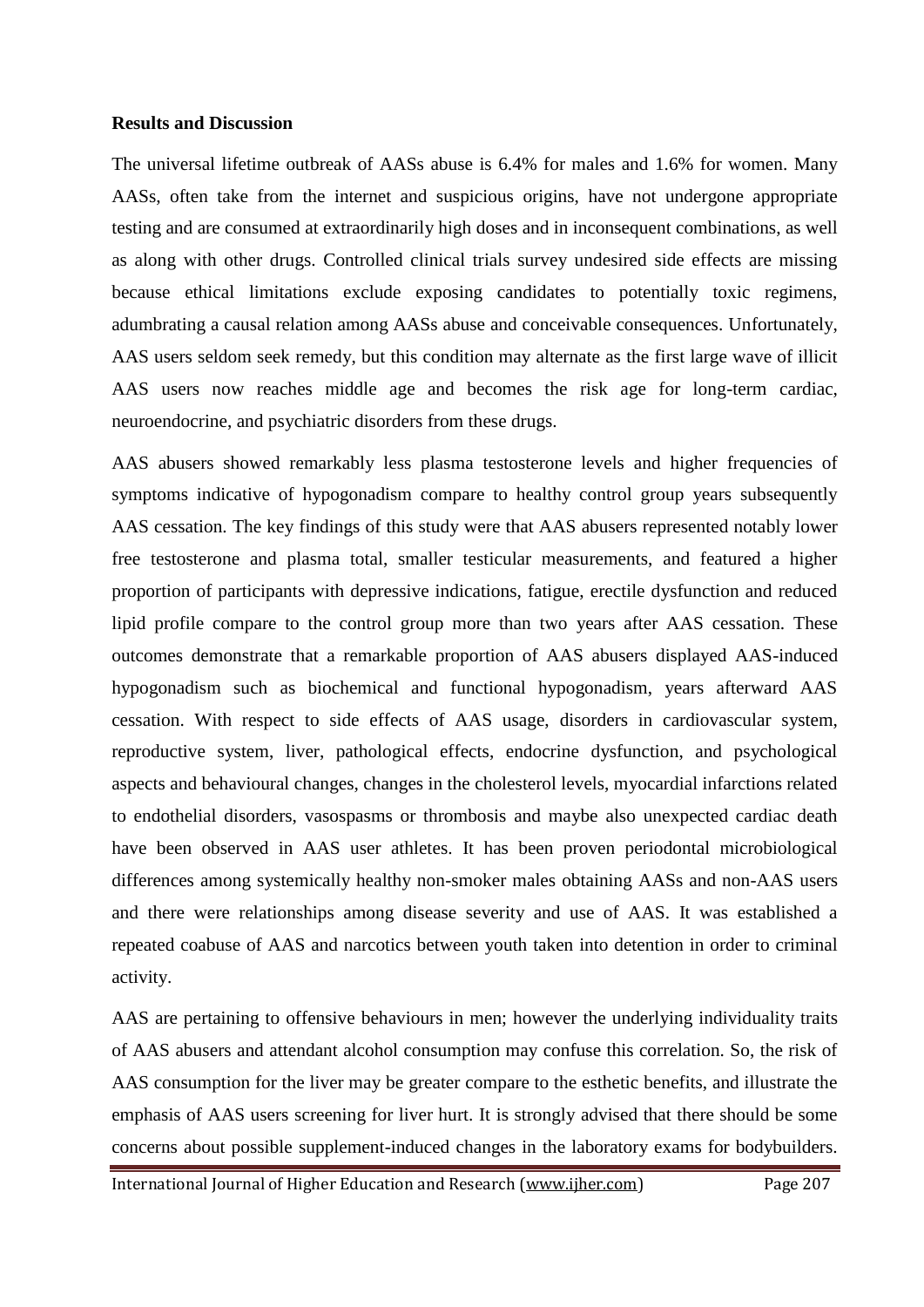AAS abuse might enhance the skin lipids and increase the cutaneous microbial propagation. In addition statistically considerable differences were also observed in skin lesions between the AAS users and the non-AAS user athletes. Detecting AASs misapplication via the control network of the World Anti-Doping Agency (WADA) not only helps to assurance fair situation for athletes, but also to support them from medical consequence of AASs misapplication. Several situations may be pertaining to male infertility such as AAS consumption, too. It is conceivable that long-time misapplication of AAS will conduct to change in vitamin D situation.

We conclude increased information and understanding of side effects due to AAS consumption is significant in order to discover measures for remedy and surveillance of these abusers. Because the potential benefits are not enough for consumers therefore, identification and prevention adverse effects on athletes taking these medications should be warned.

#### **References:**

- 1) Harrison G, Pope Jr, Kanayama G. Anabolic-Androgenic Steroids. In: Verster J, Brady K, Galanter M, Conrod P, editors. Drug Abuse and Addiction in Medical Illness. Springer 2012; 31: 251-264.
- 2) Baker JS, Thomas NE, Davies B, Graham MR. Anabolic androgenic steroid (AAS) abuse: not only an elite performance issue? Open Sports Med J 2008; 2: 389.
- 3) Grace F, Baker J, Davies B. Anabolic androgenic steroid use in recreational gym users: a regional sample of the Mid-Glamorgan area. J Subst Use 2001; 6: 95.
- 4) Pope Jr HG, Kanayama G. Anabolic-androgenic steroids. In: Verster J, Brady K, Galanter M, Conrod P, editors. Drug abuse and addiction in medical illness: causes, consequences and treatment. Springer 2012; 64.
- 5) Leit RA, Gray JJ, Pope HG Jr. The media's representation of the ideal male body: a cause for muscle dysmorphia? Int J Eat Disord 2002; 31: 334-338.
- 6) Yang CF, Gray P, Pope HG Jr. Male body image in Taiwan versus the West: Yanggang Zhiqi meets the Adonis complex. Am J Psychiatry 2005; 162: 263-269.
- 7) Yang CF1, Gray PB, Zhang J, Pope HG Jr. Second to fourth digit ratios, sex differences, and behavior in Chinese men and women. Soc Neurosci 2009; 4: 49-59.
- 8) Baker JS, Thomas NE, Davies B, Graham MR. Anabolic androgenic steroid (AAS) abuse: not only an elite performance issue? Open Sports Med J 2008; 2: 38.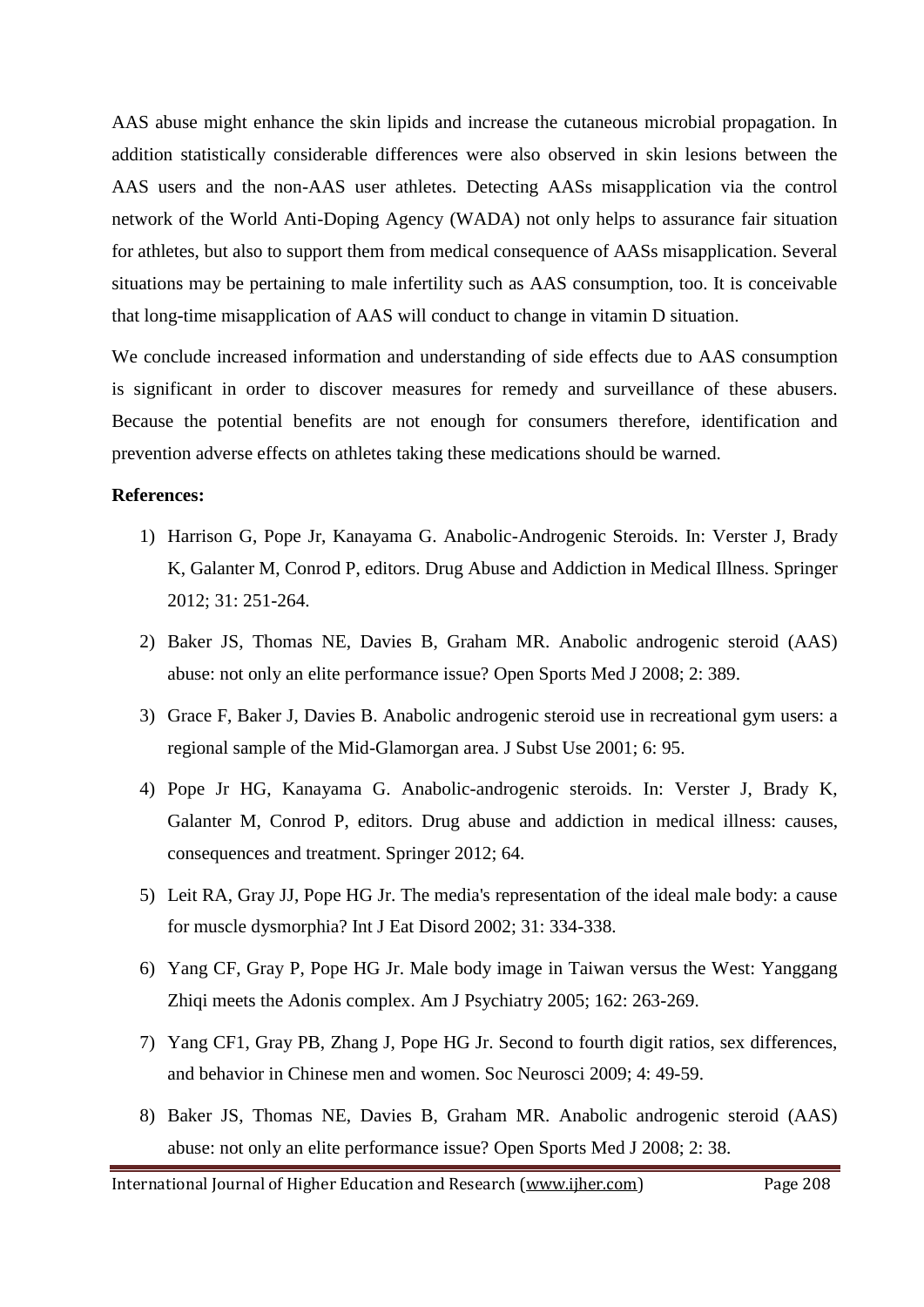- 9) Bojsene Moller J, Christiansen AV. Use of performance and image-enhancing substances among recreational athletes: a quantitative analysis of inquiries submitted to the Danish anti-doping authorities. Scand J Med Sci Sports 2010; 20: 861.
- 10) Striegel H, Simon P, Frisch S, Roecker K, Dietz K, Dickhuth H-H, Ulrich R. Anabolic ergogenic substance users in fitness-sports: a distinct group supported by the health care system. Drug Alcohol Depend 2006; 81: 11-19.
- 11) Lorang M, Callahan B, Cummins KM, Achar S, Brown SA. Anabolic androgenic steroid use in teens: prevalence, demographics, and perception of effects. J Child Adolesc Subst 2011; 20: 358-369.
- 12) Dodge TL, Jaccard JJ. The effect of high school sports participation on the use of performance-enhancing substances in young adulthood. J Adolesc Health 2006; 39: 367- 373.
- 13) Sagoe D, Molde H, Andreassen CS , Torsheim T, Pallesen S. The global epidemiology of anabolic-androgenic steroid use: a meta-analysis and meta-regression analysis. Ann Epidemiolog 2014; 24: 383-398.
- 14) Karila T. Adverse effects of anabolic androgenic steroids on the cardiovascular, metabolic and reproductive systems of anabolic substance abusers. Drug Research Unit, Department of Mental Health and Alcohol Research National Public Health Institute, Helsinki 2003.
- 15) Kanayama G, Brower KJ, Wood RI, Hudson JI, Pope Jr HG. Anabolic-Androgenic Steroid Dependence: An Emerging Disorder. Addiction 2009; 104: 1966-1978.
- 16) Pope HG Jr, Gruber AJ, Choi P, Olivardia R, Phillips KA. Muscle dysmorphia. An underrecognized form of body dysmorphic disorder. Psychosomatics 1997; 38: 548-557.
- 17) Kuipers H, Wijnen JA, Hartgens F, Willems SM. Influence of anabolic steroids on body composition, blood pressure, lipid profile and liver functions in body builders. Int J Sports Med 1991; 12: 413-418.
- 18) Karila TA, Karjalainen JE, Mantysaari MJ, Viitasalo MT, Seppälä TA. Anabolic androgenic steroids produce dosedependant increase in left ventricular mass in power athletes, and this effect is potentiated by concomitant use of growth hormone. Int J Sports Med 2003; 24: 337-343.

International Journal of Higher Education and Research [\(www.ijher.com\)](http://www.ijher.com/) Page 209